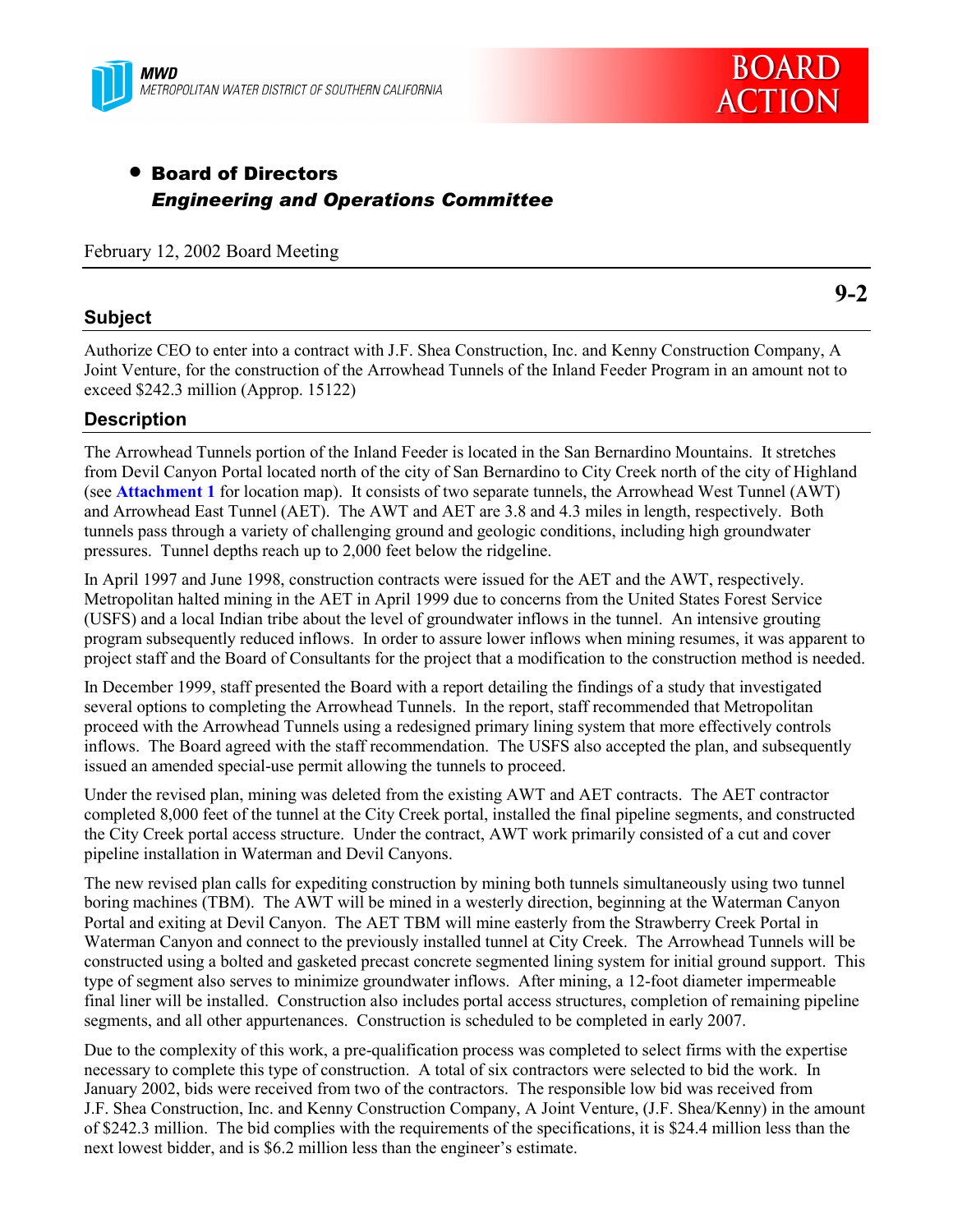Specifications No. 1437 established a mandatory minimum subcontracting requirement of 5 percent. J.F. Shea/Kenny has subcontracted 7.56 percent of the project and submitted documentation of its good-faith effort that was deemed acceptable for consideration of a contract award per a memorandum from the Business Outreach Office dated January 15, 2002.

The bid is based on fixed prices for all work except for pre-excavation grouting. Pre-excavation grouting was included in the specifications as a \$27.5 million allowance item, and will be paid under time and material provisions. The final contract price may fluctuate to the extent that actual pre-excavation grouting and/or the geologic condition varies from those established in the specifications.

Approval of this request will authorize the CEO to enter into a contract in the amount not to exceed \$242.3 million with J.F. Shea/Kenny, the low bidder for Specifications 1437 for the construction of the Arrowhead Tunnels.

This project has been evaluated and recommended by the Capital Investment Plan (CIP) Evaluation Team and has been included in the CIP budget for fiscal year 2001/02. The Inland Feeder Program budget remains unchanged at \$1.186 billion.

## **Policy**

Metropolitan Water District Administrative Code § 8113: Contracts over \$250,000

## **California Environmental Quality Act (CEQA)**

CEQA determination for Option #1:

The original environmental effects from the construction of the Arrowhead Tunnels were evaluated in the Inland Feeder Project (i.e., Inland Feeder Program) Final Environmental Impact Report and Environmental Assessment (Final EIR/EA), which was certified by Metropolitan's Board of Directors (Board) in February 1993. The Board also approved the Findings of Fact, the Mitigation Monitoring and Reporting Program, the Statement of Overriding Considerations, and the Inland Feeder Program. Subsequent to these actions, additional environmental documentation was prepared and certified to address modifications to the project, i.e., Addenda Nos. 1 through 6 and a Supplemental EIR. The present proposed Board action is solely based on awarding a contract for construction services to the Inland Feeder Program itself. The redesign of the primary lining system in the tunnels and the overall modification to the construction methodology remains consistent with the impacts analyzed in the original 1993 certified FEIR/EA. Hence, the previous environmental documentation taken by the Board in conjunction with the proposed action fully complies with CEQA and the State CEQA Guidelines. As such, no further environmental documentation is necessary for the Board to act on the proposed action.

The CEQA determination is: Determine that the proposed action has been previously addressed in the 1993 certified Final EIR/EA, Addenda Nos. 1 through 6, Supplemental EIR and that no further environmental analysis or documentation is required.

CEQA determination for Option #2:

None required.

## **Board Options/Fiscal Impacts**

#### **Option #1**

Adopt the CEQA determination and authorize the CEO to enter into a contract with J.F. Shea Construction, Inc. and Kenny Construction Company, A Joint Venture, for construction of the Arrowhead Tunnels in an amount not to exceed \$242.3 million.

**Fiscal Impact:** \$242.3 million. Funded under existing Appropriation No. 15122

#### **Option #2**

Do not authorize the CEO to enter into a contract to the lowest responsive bidder and require Board award. This option would delay construction of the Arrowhead Tunnels. **Fiscal Impact:** Low bid amount.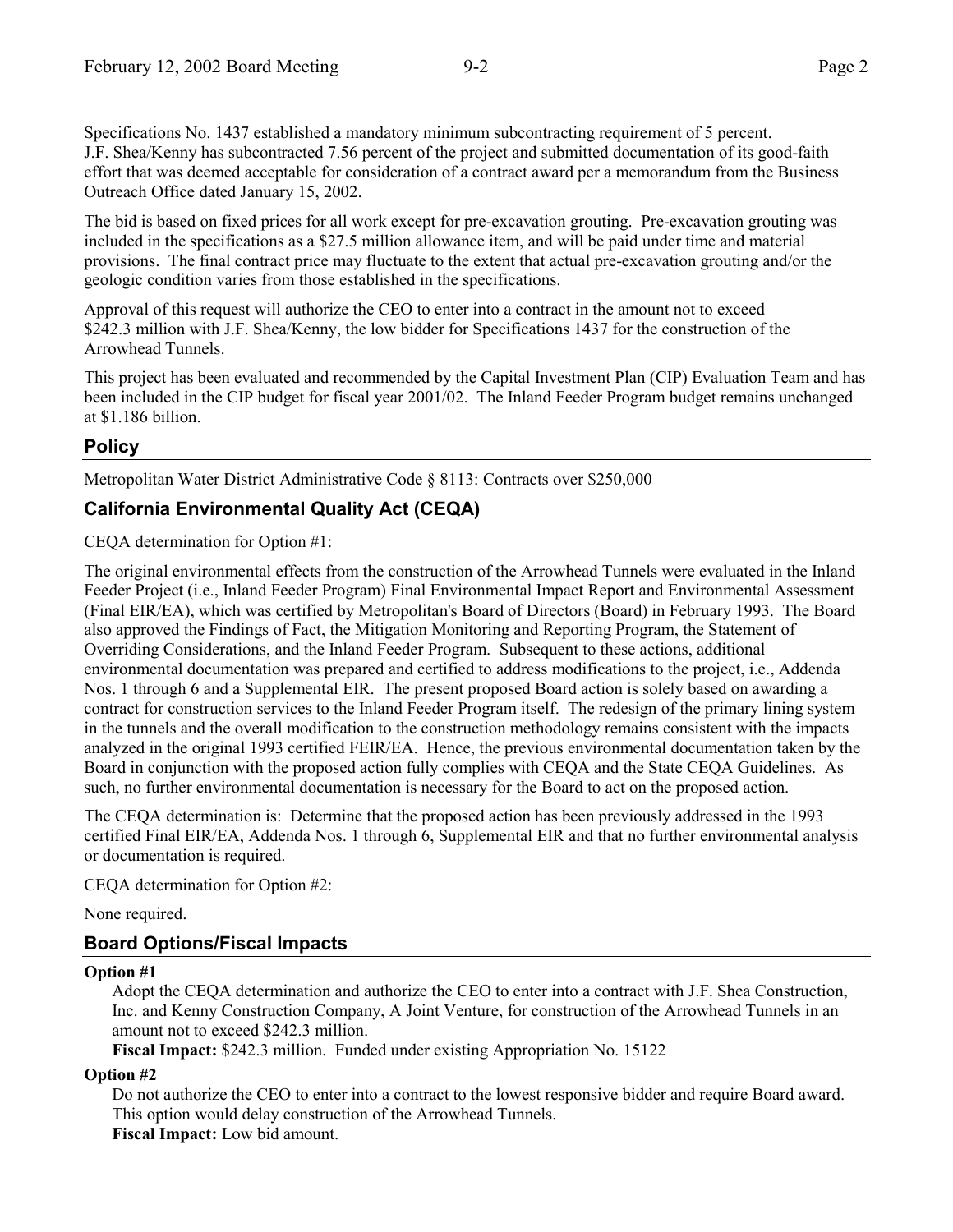#### **Option #3**

Reject all bids and re-advertise the project in order to get a more favorable bid. This, however, would delay the project completion, increase administrative costs, and may or may not result in a lower bid. **Fiscal Impact:** Increased cost.

#### **Staff Recommendation**

Option #1

 $U$ 1/30/2002 *Roy L. Wolfe Date*

*Manager, Corporate Resources*

1/31/2002 *Date*

*Ronald R. Gastelum Chief Executive Officer*

#### **Attachment 1 – Location Map**

BLA #433